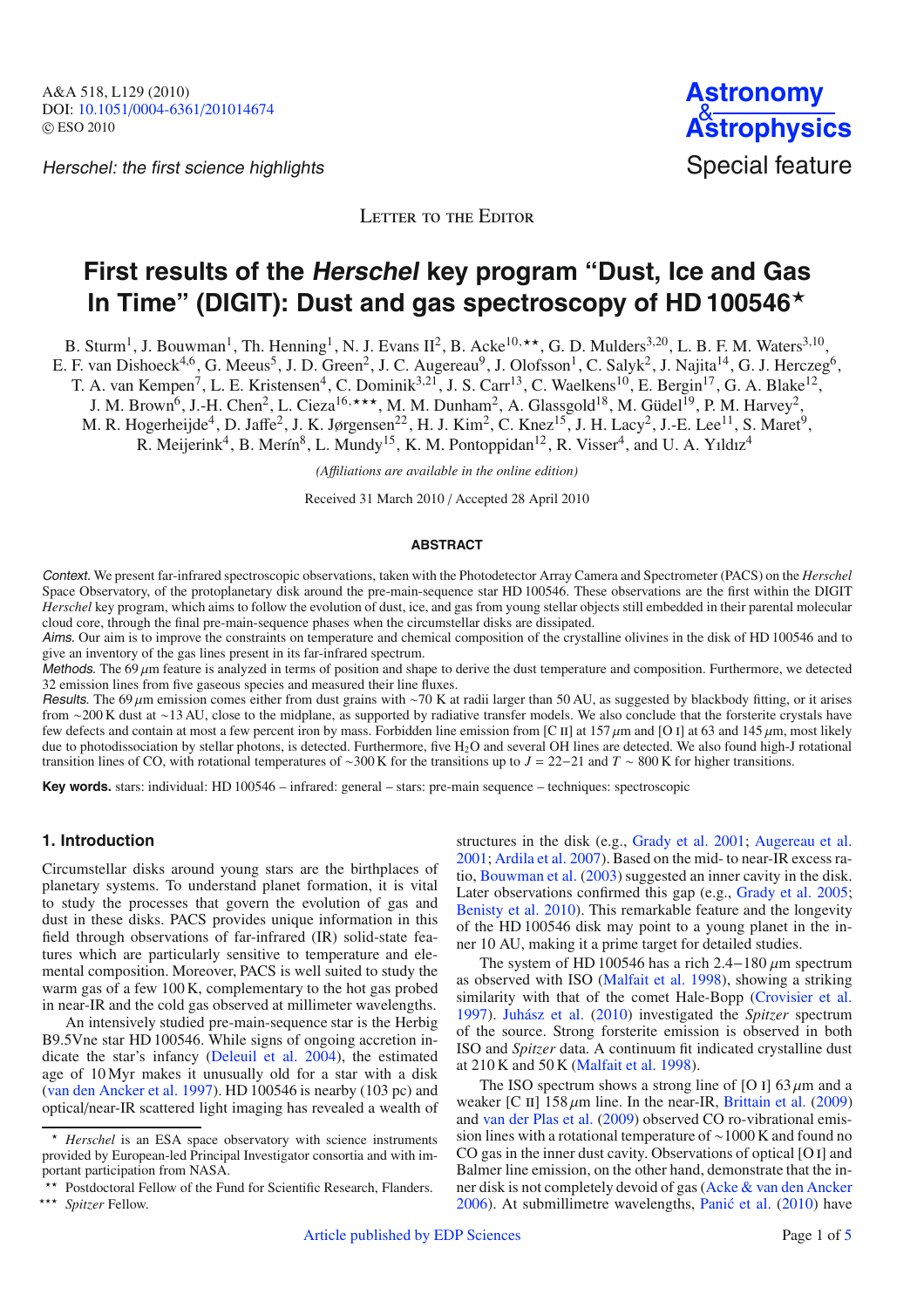detected pure rotational lines of CO up to *J* = 7−6 probing a warm (60–70 K) layer in the outer disk (∼100 AU). Information on the intermediate temperatures is still lacking.

Here we present an analysis of narrow features (about  $1 \mu m$ ) in the far-IR spectrum of HD 100546 over the full PACS range that was obtained within the *Herschel* key program "Dust, Ice and Gas In Time" (DIGIT).

## **2. Observation and data reduction**

We used the spectral energy distribution (SED) mode, covering the wavelength range from 55 to  $210 \mu m$  (see [Poglitsch 2010](#page-3-15), for details of the instrument and calibration). Four up/down scans of the grating for two nod positions were performed with a chopper throw of 1 . Our data were processed in HIPE 3.0, provided by the *Herschel* science center, up to level 1. We did not apply the integration ramp linearity, cross-talk and response drift corrections as these were not yet scientifically validated.

After level 1 processing, we extracted the spectra for the two nod positions separately from the central spaxel (spatial element). The wavelength–dependent point spread function (PSF) correction was taken from the PACS calibration document PICC-KL-TN-04<sup>1</sup>. We first uniformly rebinned the spectra, using an over-sampling factor of 1 relative to the spectral resolution of the instrument and an up-sampling factor of 2, before combining the spectra of the two nod positions. The current flux calibration and relative spectral response function (RSRF) were derived from ground-based measurements. The correction factors, determined from the first in-space calibrations were applied (for details see the PACS calibration document PICC-KL-TN- $041<sup>1</sup>$  $041<sup>1</sup>$  $041<sup>1</sup>$ ). We estimate that the absolute flux calibration is accurate within 30%. The RSRF is valid for spectral features not much wider than about 1  $\mu$ m. For broader features, the RSRF is not yet well calibrated. Therefore, we will focus on spectral features narrower than about 1  $\mu$ m. The wavelength calibration is accurate down to the spectral resolution as can be seen from the gas-phase lines, most of which are found within  $0.02 \mu m$  of their laboratory wavelength.

## **3. Results and discussion**

The PACS data confirm the tentative ISO detection of the 69  $\mu$ m forsterite band first reported by [Malfait et al.](#page-3-8) [\(1998\)](#page-3-8) and deliver a band profile of very high quality (see Fig. [1\)](#page-1-1). The feature is characterized by a signal-to-noise ratio of about 10. In addition, we find a wealth of narrow molecular gas lines in the spectrum of HD 100546, coming from CO,  $H<sub>2</sub>O$ , and OH, and [C II] and [O I] fine-structure lines (see Table [1\)](#page-2-0).

<span id="page-1-0"></span>In this section we present an analysis of the 69  $\mu$ m forsterite peak in terms of dust temperature and composition. In addition, we provide a compilation of the detected gas lines in the far-IR spectrum of HD 100546 and derive the CO-rotational temperature. A full spectral decomposition, including a search for shallow and wide features (e.g. ice and hydrated silicate features), will be presented in a follow-up paper.

## 3.1. Forsterite

The "69  $\mu$ m" band is a characteristic signature of forsterite – the Mg-rich end member of olivines [\(Henning 2010](#page-3-16)). In order

<span id="page-1-1"></span>

**[Fig. 1.](http://dexter.edpsciences.org/applet.php?DOI=10.1051/0004-6361/201014674&pdf_id=1)** The continuum-subtracted forsterite emission at  $69 \mu m$  (histogram) overplotted with the best-fit model (red line) which is given by Eq. [\(1\)](#page-1-2). The contributions of the different temperatures are indicated. The dotted vertical line locates the peak position of 70 K pure forsterite and the dashed one the position in the PACS spectrum, fitted with a Lorentz profile, which is not shown here.

to determine the position and width of this feature, we fitted a Lorentz profile and a linear function for the continuum (compare e.g., [Koike et al. 2006](#page-3-17)) in the wavelength interval  $68-71 \mu m$ . The emission peaks at  $69.198 \pm 0.008 \,\mu m$  and has a *FWHM* of  $0.64 \pm 0.03 \,\mu m$ .

The  $69 \mu m$  band profile depends on both the temperature and the iron content (e.g., [Koike et al. 2006,](#page-3-17) [2003](#page-3-18)) of the olivine crystals. Increasing the dust temperature leads to a shift of the peak position towards longer wavelengths and to an increase of the *FWHM* (Fig. [2\)](#page-2-1). Increasing the iron content in the olivine crystals has a very pronounced effect in shifting the band to longer wavelengths (Fig. [3\)](#page-2-2). Finally, the *FWHM* will increase with the number of lattice distortions [\(Koike et al. 2010\)](#page-3-19).

Based on the peak position of the band, we can immediately conclude that the olivines cannot contain more than 3−4% iron as this would cause the peak to appear at significantly longer wavelengths than observed. The PACS observations provide much better constraints on the iron content than the shorterwavelength *Spitzer* data [\(Juhász et al. 2010](#page-3-10)) because silicate bands in that spectral range are less sensitive to a change in Mg/Fe ratio. Furthermore, the small *FWHM* of the band profile indicates crystals with few defects [\(Koike et al. 2010\)](#page-3-19). The small *FWHM* also shows that the dust emission comes from a narrow range of temperatures.

<span id="page-1-2"></span>Determining the temperature of the dust that produces the 69  $\mu$ m feature from intrinsic properties of this band is more difficult because even a small amount of iron could balance a lower temperature. Assuming pure forsterite results in a dust temperature of about 200 K (Fig. [2\)](#page-2-1). To constrain the amount of colder dust, we fitted the observed profile with a weighted sum of laboratory data [\(Suto et al. 2006](#page-3-20)) at different temperatures, ranging from 50−300 K (Fig. [1\)](#page-1-1). The measured flux  $F_{68-71 \mu m}$  is given by

$$
F_{68-71 \mu m}(\lambda) = F_{\text{cont}}(\lambda) + \sum_{i=1}^{5} w_i \cdot \kappa(T_{\text{dust}}^i, \lambda) \cdot B_{\lambda}(\lambda, T_{\text{dust}}^i). \tag{1}
$$

Here  $F_{\text{cont}}$  is the local continuum, and the  $\kappa$  values are the mass absorption coefficients, computed from the optical constants of the [Suto et al.](#page-3-20) [\(2006\)](#page-3-20) forsterite sample, at the different dust temperatures  $T_{\text{dust}}^i$ . Finally, the  $w_i$  values are the relative weights of the flux at the different temperatures. In addition, we had to

<sup>1</sup> [http://herschel.esac.esa.int/Docs/Calibration/](http://herschel.esac.esa.int/Docs/Calibration/PACS_SpectroscopyPerformanceCalibration_11Mar2010.pdf) [PACS\\_SpectroscopyPerformanceCalibration\\_11Mar2010.](http://herschel.esac.esa.int/Docs/Calibration/PACS_SpectroscopyPerformanceCalibration_11Mar2010.pdf) [pdf](http://herschel.esac.esa.int/Docs/Calibration/PACS_SpectroscopyPerformanceCalibration_11Mar2010.pdf)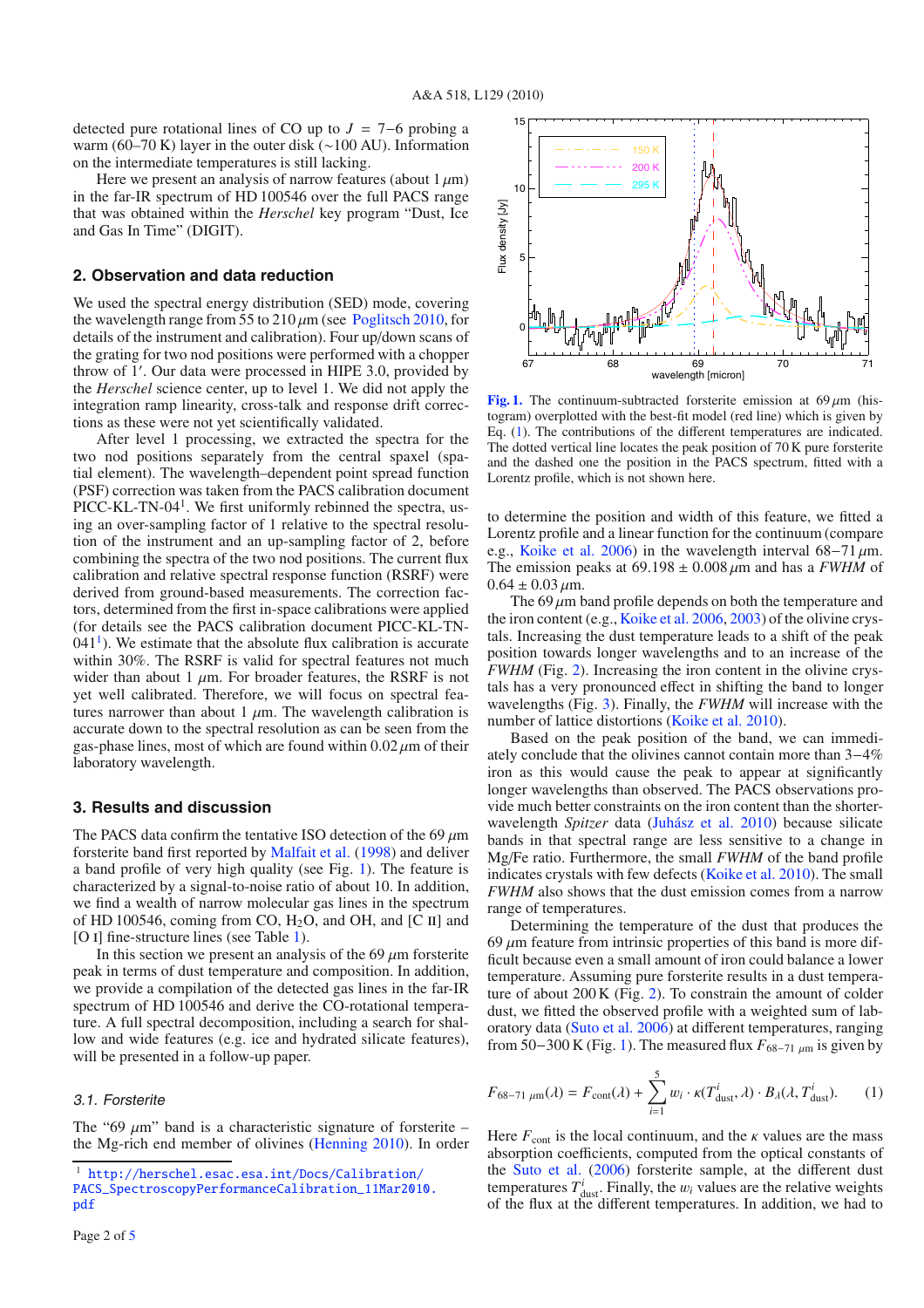<span id="page-2-0"></span>**Table 1.** Peak wavelengths and line fluxes for the identified gas lines between 60 and  $190 \mu m$ .

| Species         | Transition                      | Peak       | Lineflux                                  |
|-----------------|---------------------------------|------------|-------------------------------------------|
|                 |                                 | [ $\mu$ m] | $10^{-17}$<br>$\left[\text{W/m}^2\right]$ |
| $[O\,i]$        | ${}^{3}P_{1} - {}^{3}P_{2}$     | 63.19      | $554.37 \pm 5.0$                          |
| $[O\,i]$        | ${}^{3}P_{0} - {}^{3}P_{1}$     | 145.54     | $35.70 \pm 1.3$                           |
| $[C$ ii]        | ${}^{2}P_{3/2} - {}^{2}P_{1/2}$ | 157.75     | $31.87 \pm 1.0$                           |
| CO              | $J = 14 - 13$                   | 186.01     | $7.42 \pm 0.9$                            |
| CO              | $J = 15 - 14$                   | 173.64     | $11.50 \pm 0.8$                           |
| CO              | $J = 16 - 15$                   | 162.82     | $8.25 \pm 0.9$                            |
| $_{\rm CO}$     | $J = 17 - 16$                   | 153.28     | $10.49 \pm 0.8$                           |
| CO              | $J = 18 - 17$                   | 144.79     | $9.85 \pm 1.0$                            |
| CO              | $J = 19 - 18$                   | 137.21     | $8.86 \pm 0.7$                            |
| CO              | $J = 20 - 19$                   | 130.38     | $7.10 \pm 0.7$                            |
| $_{\rm CO}$     | $J = 21 - 20$                   | 124.18     | $5.94 \pm 0.6$                            |
| CO              | $J = 22 - 21$                   | 118.59     | $5.92 \pm 0.9$                            |
| CO <sup>1</sup> | $J = 23 - 22$                   | 113.47     | $4.76 \pm 1.2$                            |
| CO              | $J = 24 - 23$                   | 108.77     | $10.56 \pm$<br>1.3                        |
| CO              | $J = 26 - 25$                   | 100.47     | 12.71<br>2.4<br>$\pm$                     |
| CO              | $J = 27 - 26$                   | 96.78      | $10.20 \pm$<br>1.4                        |
| $_{\rm CO}$     | $J = 28 - 27$                   | 93.35      | $10.00 \pm$<br>1.0                        |
| CO              | $J = 29 - 28$                   | 90.17      | $11.83 \pm$<br>1.6                        |
| CO              | $J = 30 - 29$                   | 87.19      | $8.46 \pm 1.0$                            |
| CO <sup>1</sup> | $J = 31 - 30$                   | 84.40      | $4.90 \pm 1.5$                            |
| <b>OH</b>       | $3/2$ , $9/2^{+}$ - $7/2^{-}$   | 65.29      | $10.00 \pm 1.5$                           |
| OH <sup>1</sup> | $7/2^- - 5/2^+$<br>1/2,         | 71.17      | $9.17 \pm$<br>1.4                         |
| OH <sup>1</sup> | $7/2^{+}-5/2^{-}$<br>$1/2$ ,    | 71.22      | $10.10 \pm$<br>1.1                        |
| OH <sup>1</sup> | $7/2^{+}-5/2^{-}$<br>3/2,       | 84.42      | $14.96 \pm$<br>1.7                        |
| <b>OH</b>       | $7/2^- - 5/2^+$<br>3/2,         | 84.59      | 14.96 $\pm$<br>1.5                        |
| <b>OH</b>       | $5/2^{+} - 3/2^{-}$<br>$1/2$ ,  | 98.73      | $8.74 \pm 1.5$                            |
| <b>OH</b>       | $3/2^- - 1/2^+$<br>1/2,         | 163.41     | $2.60 \pm 0.6$                            |
| $p-H2O$         | $3_{22}-2_{11}$                 | 90.00      | $14.32 \pm 1.2$                           |
| $O-H2O1$        | $4_{14}-3_{03}$                 | 113.53     | $3.64 \pm 0.9$                            |
| $o-H2O$         | $3_{30} - 3_{21}$               | 136.48     | $4.52 \pm 0.7$                            |
| $p-H2O$         | $3_{13} - 2_{02}$               | 138.54     | $3.17 \pm 0.7$                            |
| $o-H2O$         | $2_{12}-1_{01}$                 | 179.54     | $5.53 \pm 0.8$                            |

**Notes.** Only the formal errors are given, not including systematic errors due to the PACS spectral response function. (1) Deblended lines, CO not used in rotational diagram.

specify a dust shape distribution in order to calculate the mass absorption values. We used the DHS model (distribution of hol-low spheres, [Min et al. 2003\)](#page-3-21) with a grain size of 0.1  $\mu$ m, which has been found to be a good representation of observed silicate profiles (e.g., [Juhász et al. 2010](#page-3-10)).

Under the assumption of pure forsterite, no more than a few percent of the dust emission can be coming from the 50 K component. This could be up to 9%, if grains of  $\sim$ 5 μm radius are assumed. Such large grains can only exist in the deeper layers of the disk, where they are invisible to *Spitzer*, as [Juhász et al.](#page-3-10) [\(2010\)](#page-3-10) rule out grains  $\geq 1 \mu$ m. The bulk of the emission, under the assumption of pure forsterite, comes from ∼150−200 K.

However, a temperature of 150 to 200 K for the 69  $\mu$ m band would lead to tremendously higher fluxes in the  $20-40 \mu m$  region than observed by ISO and *Spitzer*. Additionally, the predicted relative strength between the  $24-$  and  $33 \mu m$  for sterite bands would be inverted compared to the observations. In fact, temperatures of only  $70 K$  [\(Bouwman et al. 2003\)](#page-3-5) or even  $50 K$ [\(Malfait et al. 1998](#page-3-8)) were derived from the ISO data.

These results can be reconciled in two ways. First, the dust producing the 69  $\mu$ m feature is at 70−50 K. The shift from the band position in the 70−50 K laboratory data to the one observed by PACS could be caused by an admixture of iron. Given the information in Fig. [3,](#page-2-2) we need at least 2 but no more than 3% for such a shift, considering that the data were taken at ∼300 K.

<span id="page-2-1"></span>

<span id="page-2-2"></span>[Fig. 2.](http://dexter.edpsciences.org/applet.php?DOI=10.1051/0004-6361/201014674&pdf_id=2) *FWHM* of the forsterite "69  $\mu$ m band" plotted over the peak position, fitted with a Lorentz profile. The square is our HD 100546 data (size indicates error). For comparison, data from [Koike et al.](#page-3-17) [\(2006,](#page-3-17) asterisks: "Kyoto sample", triangles: "Jena sample"), [Suto et al.](#page-3-20) [\(2006](#page-3-20), crosses, DHS with  $0.1 \mu$ m grainsize) are shown.



**[Fig. 3.](http://dexter.edpsciences.org/applet.php?DOI=10.1051/0004-6361/201014674&pdf_id=3)** Effect of iron-rich olivines on the peak wavelength of the " $69 \mu m$ " band at room temperature. The offset in wavelength is relative to pure forsterite. The data are from [Koike et al.](#page-3-18) [\(2003](#page-3-18)) and the line is the best-fit linear function.

An alternative explanation is based on the optical depth of the disk which decreases with increasing wavelength. The  $\tau = 1$ surface is deep into the disk at  $69 \mu m$ , even reaching the midplane (Mulders, in prep.). The disk of HD 100546 is a special case in this respect: because of its large inner hole, the midplane temperature at 13 AU is much higher  $(~150-200 \text{ K})$  than in disks without a hole so that the far-infrared features can be produced in heated layers close to the midplane from which the radiation at  $70 \mu$ m can escape. In the most extreme case the emission could arise from pure forsterite of 200 K temperature, located in the midplane at 13 AU.

In this scenario the location of the forsterite near the inner edge of the disk supports the crystallization by collisional cascades or shocks induced by the suggested giant planet.

#### 3.2. Gas lines

<span id="page-2-3"></span>We identified 32 gas lines (Table [1\)](#page-2-0) from the ISO line lists<sup>2</sup>. CO lines up to the  $J = 31-30$  transition were detected as well as H<sub>2</sub>O and OH lines. Selected molecular lines are shown in Fig. [4.](#page-3-22) Furthermore, we confirm the ISO detections of [O i] and [CII] fine-structure lines [\(Lorenzetti et al. 2002\)](#page-3-23). The integrated line fluxes, obtained from fitted Lorentz profiles, are in Table [1.](#page-2-0) The [O i] line fluxes agree within 30% with those seen by ISO [\(Lorenzetti et al. 2002](#page-3-23)), while the  $[C \, II]$  line flux is about a factor of 3 weaker. Significant flux outside the pointsource PSF is detected for the  $\lbrack$ CII] line, which is not seen for any other line, suggesting that extended emission dominates the larger ISO beam. Through comparison of the flux ratios  $[O I]_{63}/[O I]_{145}$  and [O I] $_{63}$ /[C II]<sub>158</sub> with the models from [Kamp et al.](#page-3-24) [\(2010\)](#page-3-24) a gas mass of  $\sim 10^{-3}$  *M*<sub>☉</sub> is derived.

<sup>2</sup> <http://www.mpe.mpg.de/ISO/linelists/index.html>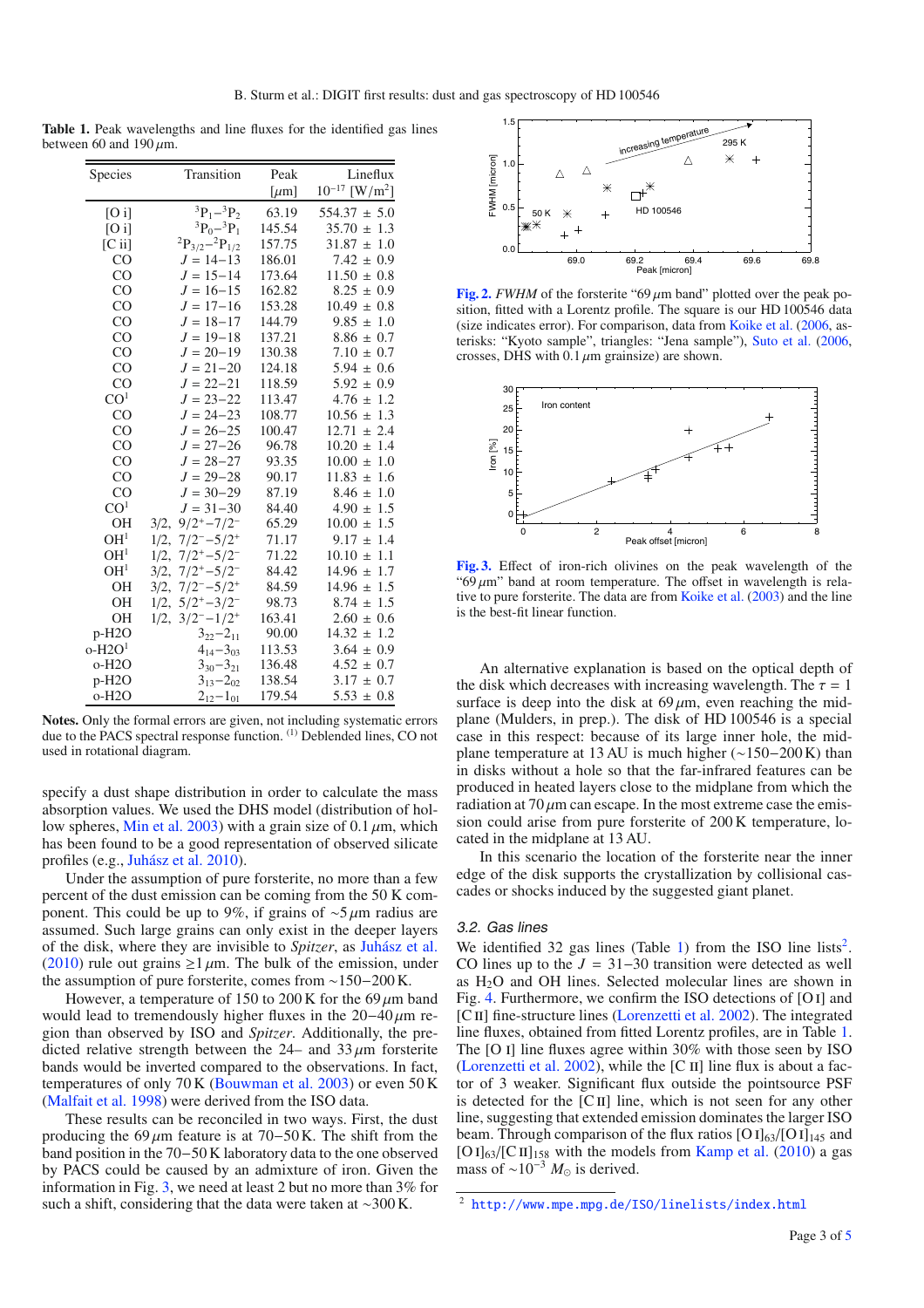<span id="page-3-22"></span>

**[Fig. 4.](http://dexter.edpsciences.org/applet.php?DOI=10.1051/0004-6361/201014674&pdf_id=4)** Selected gas lines from the PACS spectrum of HD 100546. The continuum-subtracted, normalized fluxes are plotted as histograms. The continuum has been fitted with a linear function of the wavelength and the peaks with Lorentz profiles. The second peak in the H<sub>2</sub>O  $90 \mu m$ panel is CO  $J = 29-28$ .

<span id="page-3-26"></span>

**[Fig. 5.](http://dexter.edpsciences.org/applet.php?DOI=10.1051/0004-6361/201014674&pdf_id=5)** Rotational diagram of the CO lines in HD 100546 (crosses), overplotted with our models, using Eq. (2) from [Justtanont et al.](#page-3-25) [\(2000\)](#page-3-25). A single temperature fit (dashed) gives reasonable results, but a twotemperature approach (solid) yields a better description of the data. CO  $J = 23-22$  and  $J = 31-30$  are blended with H<sub>2</sub>O and OH respectively and were not used in the fit, nor are they shown here.

According to our knowledge, the detection of  $H_2O$  is one of the first in the disk of a Herbig Ae/Be star. The emission seems to emerge from optically thick gas. A possible source for the H2O could be sublimation of water ice. A detailed analysis will be presented in a future paper.

Our focus here is on the newly detected CO lines. In Fig. [5](#page-3-26) we show the rotational diagram of the CO lines. Although a single-temperature  $T = 580 \pm 14$  K provides a reasonable fit (reduced  $\chi^2 = 15$ ) to the data, a better representation could be obtained by a two-temperature model (reduced  $\chi^2 = 1.8$ ). The transitions up to  $J = 22-21$  are fitted by  $T = 300 \pm 12$  K. The higher rotational transitions require a hotter gas component of  $800 \pm 100$  K providing the connection to the high-temperature gas in the innermost part of the disk detected by near-infrared spectroscopy [\(Brittain et al. 2009](#page-3-11); [van der Plas et al. 2009](#page-3-12)). This inferred temperature range is consistent with CO in a heated surface layer of the disk as found in disk models that do not assume equal gas and dust temperatures but include an explicit treatment of the heating and cooling processes (e.g., [Kamp & Dullemond](#page-3-27) [2004](#page-3-27)). The 300 K component could also emerge from the region in the midplane close to the gap.

According to [Brittain et al.](#page-3-11) [\(2009](#page-3-11)) the 4.7  $\mu$ m CO fundamental emission shows both a UV fluorescent and a thermal component. The latter was fitted with a column density of at least  $2.3 \times 10^{15}$  cm<sup>-2</sup> (for discussion, see [Brittain et al. 2009](#page-3-11)). The submillimeter data give a typical CO column density of  $10^{18}$  cm<sup>-2</sup> [\(Panic et al. 2010](#page-3-14)). From Fig. [5,](#page-3-26) assuming that the emission originates from the area between 13 and 100 AU, we derive column densities of  $10^{16}$  to  $10^{17}$  cm<sup>-2</sup> in both models. These values indicate that PACS probes the part of the disk between the near-IR and submillimeter data.

# **4. Conclusions**

The PACS data provide the strongest constraints yet on the composition of olivines in a protoplanetary disk. We found the olivines to be extremely iron-poor (less than 3−4% iron). Our observations can be modeled with dust at ∼70 K, consistent with ISO results, but requiring at least 2% iron. On the other hand the determination of the temperature of the forsterite based on intrinsic features of the 69  $\mu$ m band instead of using a continuum analysis offers a second option: the emission may emerge from pure forsterite at 200 K and 13 AU close to the midplane. This region is optically thick for shorter wavelengths.

The far-infrared spectrum of HD 100546 contains a wealth of molecular gas lines including CO, H2O, and OH. We found CO transitions up to  $J = 31-30$  which arise from gas in the temperature range of 300 to 800 K and appear to sample gas in the surface layers of the disk at temperatures and surface densities intermediate to those probed by submillimeter and near-infrared CO measurements.

*Acknowledgements.* Support for this work, part of the *Herschel* open time key program, was provided by NASA through an award issued by the Jet Propulsion Laboratory, California Institute of Technology. G. Meeus is partly supported by Spanish grant AYA 2008-01727. The authors thank the referee C. Grady for helpful comments that improved the paper.

## **References**

- <span id="page-3-13"></span><span id="page-3-4"></span>Acke, B., & van den Ancker, M. E. 2006, A&A, 449, 267
- Ardila, D. R., Golimowski, D. A., Krist, J. E., et al. 2007, ApJ, 665, 512
- <span id="page-3-3"></span>Augereau, J. C., Lagrange, A. M., Mouillet, D., & Ménard, F. 2001, A&A, 365, 78
- <span id="page-3-7"></span><span id="page-3-5"></span>Benisty, M., Tatulli, E., Ménard, F., & Swain, M. R. 2010, A&A, 511, A75
- Bouwman, J., de Koter, A., Dominik, C., & Waters, L. B. F. M. 2003, A&A, 401, 577
- <span id="page-3-11"></span>Brittain, S. D., Najita, J. R., & Carr, J. S. 2009, ApJ, 702, 85
- Crovisier, J., Leech, K., Bockelee-Morvan, D., et al. 1997, Science, 275, 1904
- <span id="page-3-9"></span><span id="page-3-2"></span><span id="page-3-0"></span>Deleuil, M., Lecavelier des Etangs, A., Bouret, J., et al. 2004, A&A, 418, 577
- Grady, C. A., Polomski, E. F., Henning, Th., et al. 2001, AJ, 122, 3396
- Grady, C. A., Woodgate, B., Heap, S. R., et al. 2005, ApJ, 620, 470
- <span id="page-3-16"></span><span id="page-3-6"></span>Henning, Th. 2010, ARA&A, in press
- <span id="page-3-10"></span>Juhász, A., Bouwman, J., Henning, Th., et al. 2010, ApJ, submitted
- Justtanont, K., Barlow, M. J., Tielens, A. G. G. M., et al. 2000, A&A, 360, 1117
- <span id="page-3-27"></span><span id="page-3-25"></span>Kamp, I., & Dullemond, C. P. 2004, ApJ, 615, 991
- <span id="page-3-24"></span>Kamp, I., Tilling, I., Woitke, P., Thi, W., & Hogerheijde, M. 2010, A&A, 510, A18
- Koike, C., Chihara, H., Tsuchiyama, A., et al. 2003, A&A, 399, 1101
- <span id="page-3-18"></span>Koike, C., Mutschke, H., Suto, H., et al. 2006, A&A, 449, 583
- <span id="page-3-19"></span><span id="page-3-17"></span>Koike, C., Imai, Y., Chihara, H., et al. 2010, ApJ, 709, 983
- Lorenzetti, D., Giannini, T., Nisini, B., et al. 2002, A&A, 395, 637
- <span id="page-3-23"></span>Malfait, K., Waelkens, C., Waters, L. B. F. M., et al. 1998, A&A, 332, L25
- <span id="page-3-8"></span>Min, M., Hovenier, J. W., & de Koter, A. 2003, A&A, 404, 35
- <span id="page-3-21"></span><span id="page-3-15"></span><span id="page-3-14"></span>Panic, O., van Dishoeck, E., Hogerheijde, M., et al. 2010, A&A, in press ´
- Poglitsch, A. 2010, A&A, 518, L2
- <span id="page-3-20"></span><span id="page-3-1"></span>Suto, H., Sogawa, H., Tachibana, S., et al. 2006, MNRAS, 370, 1599
- van den Ancker, M. E., The, P. S., Tjin A Djie, H. R. E., et al. 1997, A&A, 324, L33
- <span id="page-3-12"></span>van der Plas, G., van den Ancker, M. E., Acke, B., et al. 2009, A&A, 500, 1137

Page 5 is available in the electronic edition of the journal at http://www.aanda.org